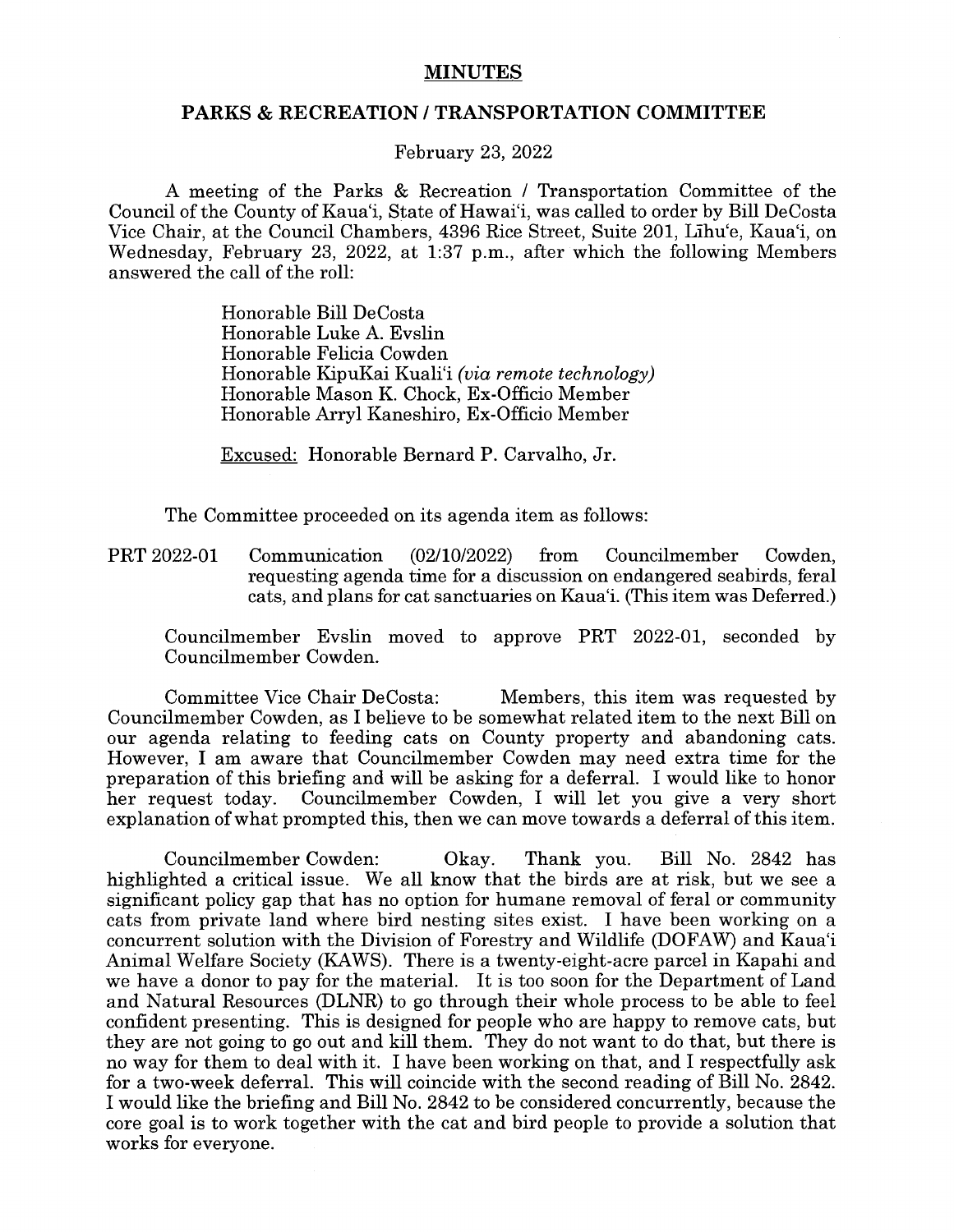Committee Vice Chair DeCosta: I will be taking questions right now for Councilmember Cowden. Are there any questions for her? I have a question.

Councilmember Cowden: Sure.

Committee Vice Chair DeCosta: Who supports this cat sanctuary after the person pays for the infrastructure, fencing, lodging, et cetera.

Councilmember Cowden: Who finances it? Excellent question. This is estimated to cost three hundred thousand dollars (\$300,000) a year. The Lana'i sanctuary runs on tourism, but that is not the first choice for this place. You will probably need to have a shared piece between the State, County, and private funders. There will be an annual contribution, but it would be something far more effective than what we have now where cats are in neighborhoods all over the place creating problems.

Committee Vice Chair DeCosta: Do you have a way to track these cats? Some of them will eat out of your hand, but some will stay ten (10) feet away and will not come near you. How do we catch them?

Councilmember Cowden: Yes. This is in partnership with all the cat organizations and the Greater Good, Helix...The goal would be an initial collection of the cats. The people who have cats in the parks support this. It is stressful for them to have their lives tied to taking care of these animals.

Committee Vice Chair DeCosta: questions for Councilmember Cowden? Members, are there any additional

Council Chair Kaneshiro: I have a process question. When you say to run this communication concurrently to Bill No. 2842, are you saying you want that Bill to stay in Committee? If that Bill is voted on now, it will go into full Council.

Councilmember Cowden: Ideally, I would like it to stay in Committee, but I am not trying to make a request. To me, anytime we can get a multiple win as opposed to a win-lose is better. I talked to a range of bird organizations. There is a person from the United States Fish and Wildlife Service who is a key member of the Kaua'i Animal Welfare Society property. I do not want to speak for them, but we heard from a key member who is in support of this idea. I have been speaking with several people in the science and bird communities who support this. It is the best option to get most of the cats who are near birds ... ! know we need to protect the upland birds, but there are nesting birds like albatross that are not covered on our Kaua'i Seabird Habitat Conservation Plan that are also at high risk. We have regular "takes." This will help that, and it is not County property.

Committee Vice Chair DeCosta: Are there any additional questions?

Councilmember Chock: I do not have a question, but a request for discussion if possible. I appreciate the communication from Councilmember Cowden. It says "cat sanctuaries." I think there are multiple programs that are being considered, like the Kaua'i Humane Society (KHS) and Good Charites.

Councilmember Cowden: Yes.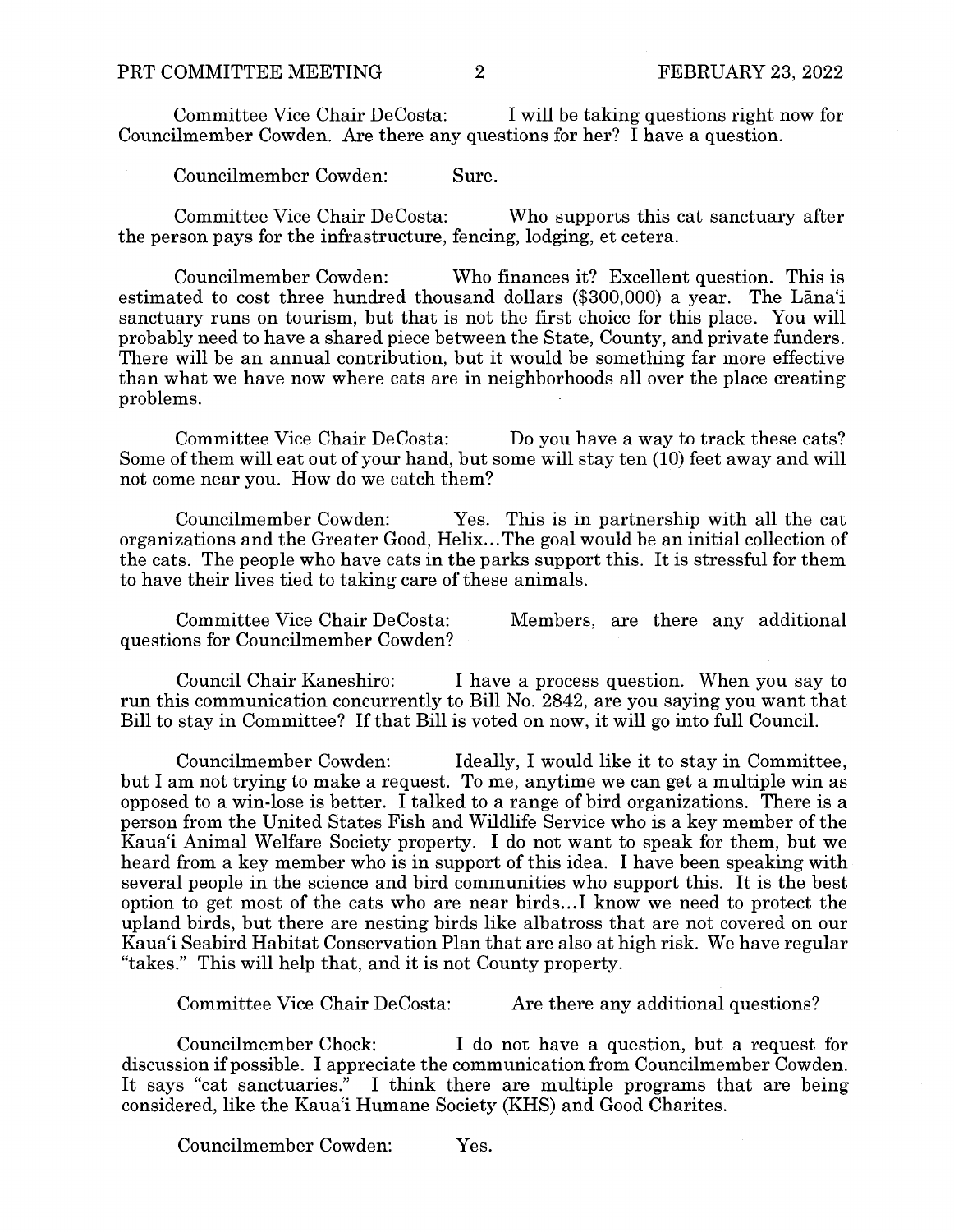Councilmember Chock: I want to make sure that when we have the time in two (2) weeks, they are all represented broadly.

Councilmember Cowden: I will be very supportive of that. I am trying to keep it as narrow as possible. The conversation is inclusive of everyone. This was a build of something larger that does not exist yet. Whatever Council Chair Kaneshiro's prerogative is, whether this briefing goes to Council alongside Bill No. 2842 or whether they are both in Committee, I am good with either. It is not the same thing as this Bill, it does not supplant the Bill, but it is certainly something important to consider in partnership with the Bill.

Council Chair Kaneshiro: For me, chairing the Council Meeting, I would say it would be better if the item is deferred. If the item comes up later and you want this discussion to happen prior to the full Bill, we will have to move our schedule around. We usually have the Council Meeting first followed by the Committee Meeting. If Bill No. 2842 gets passed here, it will be in Council, this item will get deferred into Committee, and we would have to move everything around. I would prefer to defer everything in Committee, so that it would stay in Committee. that would be my preference and not mess around with the schedule. Schedule-wise, it is easier for us to do it that way.

Councilmember Cowden: Okay.

Councilmember Evslin: Is there anything in this discussion that you would think would change our vote on the cat Bill or on the amendments?

Councilmember Cowden: Well, it would be my hope. I called different people that I knew would conflict with that Bill and talked to people that help with birds. I tried reaching out to both groups. This came up because a certain sector is very committed to blocking the effectiveness of this Bill and they have lawsuits planned. How this discussion came up was I said, "Hey, maybe you can invest in a solution instead of a fight." We talked about the possible solution. It is relatively someone with "deep pockets" that is willing to pay for the predator-proof double fencing. In this short window since this came into conversation, this is already filling up. There are approximately fifty (50) cats that I am aware of whose cat caretakers are happy to participate, but they would be more than happy to move them. The cats would come out of neighborhoods and parks. Most of the problem is that cats are not in County parks. If we can work with people who take care of the cats and people who are concerned about the birds, when we move them into a safe environment, I would like to see that happen first. If this Bill passes, I am likely to lose that financial support that is critical. I talked to the man who would be paying for the fencing as a result of waiting.

| Councilmember Evslin: | Can I ask another question? |
|-----------------------|-----------------------------|
| Councilmember Cowden: | Okay.                       |

Councilmember Evslin: What you are saying is that if Bill No. 2842 passed, the cat sanctuary is at risk? I am confused on how they tie in and what the benefit of waiting would be.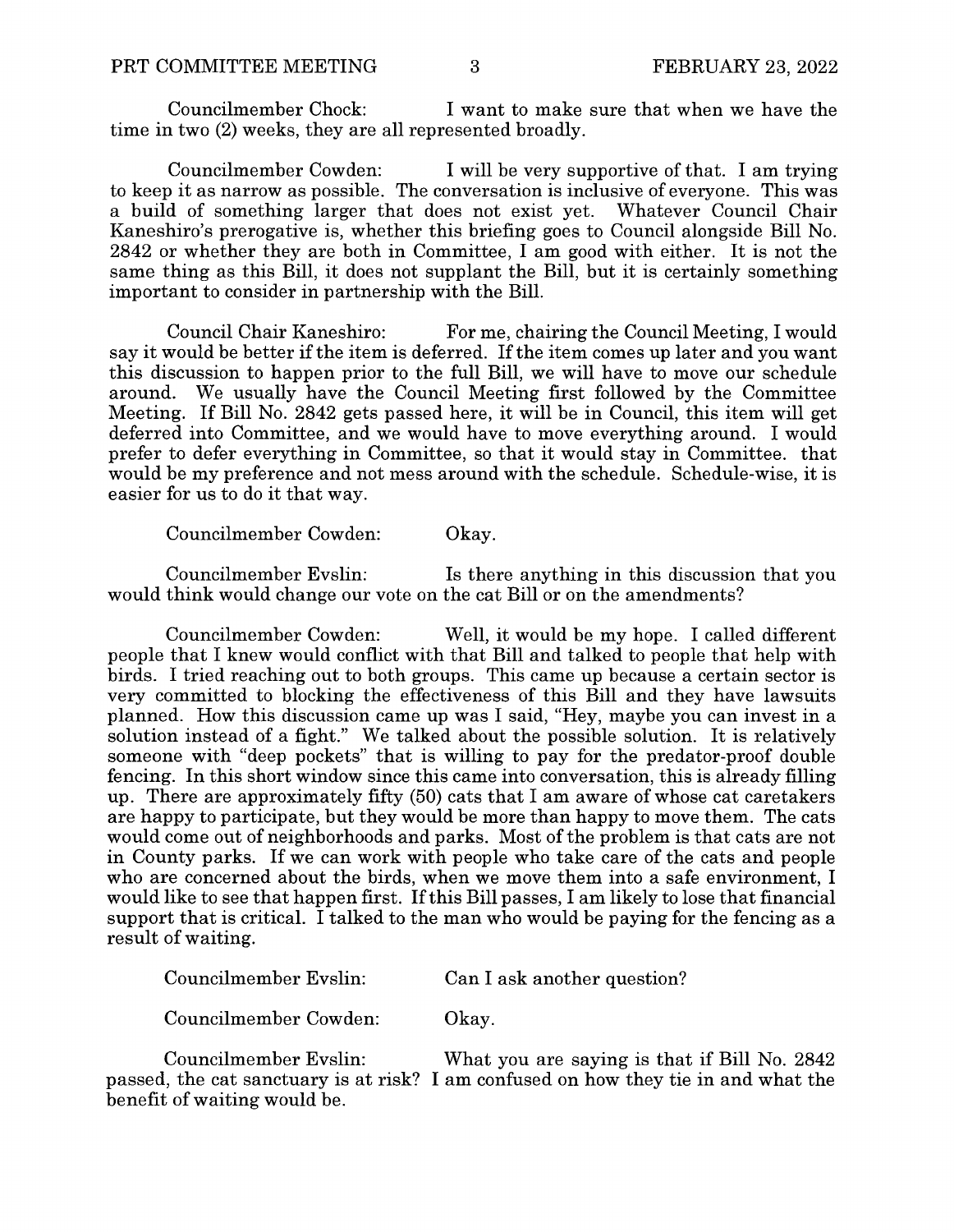Councilmember Cowden: I was hoping to have the U.S. Fish and Wildlife Service and several different partners—at least two (2) critical partners speak, so we can see unity on the plan. The plan is moving too fast for agreement at the State level. We need to have more conversation at the State level for this plan to happen. If the plan does not happen, then it does not happen. If this Bill passes first, I cannot speak for other people. I hope we can have both options. How I got to the second option was talking around the resistance to the first one. I negotiated around that, and we came up with a solution.

Council Chair Kaneshiro: This is to help the scheduling. I will probably make Scott's life more miserable, but our decision here a lot easier. If we defer this item into Committee, and whether this item affects your vote on the Bill or not, but in two (2) weeks, I can run the Committee Meeting first, and then we can run the Council Meeting. You will be able to hear the conversation on this first, and then vote on the Bill, if that makes things easier. I do not want to argue it to death here. It will make Scott's life harder, but it will make our lives easier. It is unfortunate for Scott, but that is the way to go.

Committee Vice Chair DeCosta: I have a discussion point, but I have another question for Councilmember Cowden. Is that sanctuary already built?

Councilmember Cowden: months if everything goes well. No, but it can be built in two (2) to three (3)

Committee Vice Chair DeCosta: From listening to our speakers like Maka'ala Ka'aumoana and Dr. Andre Raine who is a biologist with the native birds in Kōke'e, every day that people feed cats, there are dead native seabirds. If this does not get built in two (2) months, it is not in place, and it takes six (6) months to a year, should we not feed cats in the County parks until the sanctuary is built? The deferral will bring people together where we can have a discussion, but it still does not ensure that the sanctuary will be built, and the native birds will not be subject to cats.

Councilmember Cowden: It is a complex answer. Toxoplasmosis was brought up which is separate from the birds. The birds that are being protected under the Kaua'i Seabird Habitat Conservation Plan (KSHCP), they live up at the top of the mountain. The birds can get hurt anywhere. It would be ideal to have a deadline. Everything has been discussed, but it came up in conversation that there have been no commitments. You asked me about birds being killed every day. I do not know if they are being killed in the park, but they get killed. Here is the piece for people who feed birds, I asked them if they can move the cats. They said, "Moving the cats is easy, feed them one hundred (100) yards away the next day, then one hundred (100) yards away the next day." If this Bill passes, those cats will not be in the parks. There are not a lot of cat colonies. The Department of Parks & Recreation said they did not know of any cat colonies in County parks. I know of at least one. They could be moved out of the way. My goal is instead of working against each other, that we work together. That is the goal. If we have the people who are caring for the cat colonies work with the State to remove the cats, we will not have to trouble our own rangers who are busy. It is not an easy task for them. People who have a relationship with the cats can collect their cats and move them. Most importantly, the most vulnerable areas are not the parks, the most vulnerable areas are all over the place. I have been talking to people in those places, and we need to get them off the cliff line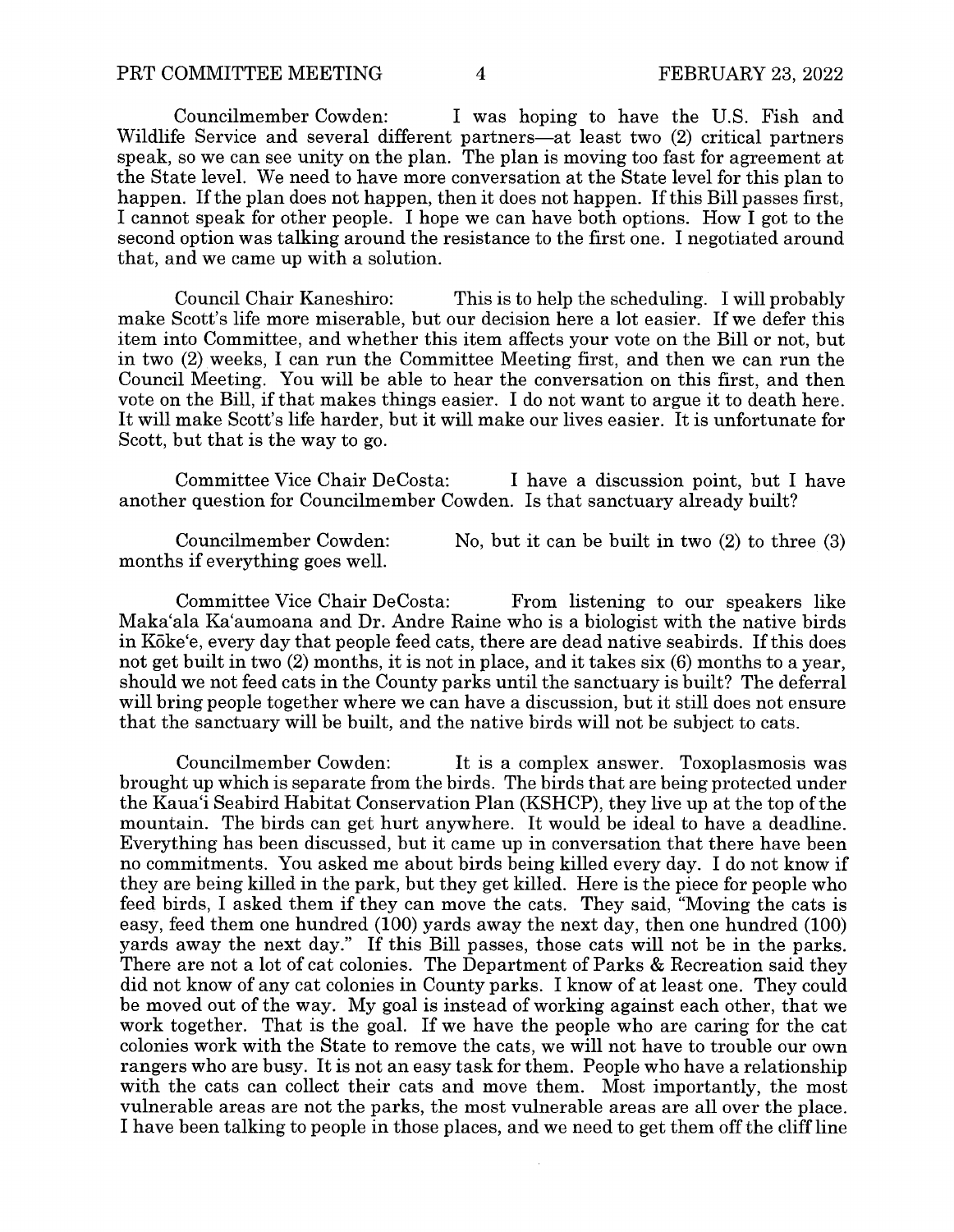and out of neighborhoods that are up high. The goal is to be the most effective with the least resistance.

Committee Vice Chair DeCosta: Is there any final discussion before we ask for a motion to defer? If there is no final discussion, Members, can I get a motion to defer?

*(No written testimony was received and no registered speakers requested to testify regarding this agenda item.)* 

Councilmember Cowden moved to defer PRT 2022-01, seconded by Councilmember Evslin, and carried by the following vote:

| FOR DEFERRAL:                    | Cowden, Evslin, Kuali'i, DeCosta | $\text{TOTAL} - 4$ . |
|----------------------------------|----------------------------------|----------------------|
| <b>AGAINST DEFERRAL:</b>         | None                             | $\text{TOTAL} - 0.$  |
| <b>EXCUSED &amp; NOT VOTING:</b> | Carvalho                         | $\text{TOTAL} - 1.$  |
| RECUSED & NOT VOTING:            | <b>None</b>                      | $\text{TOTAL} = 0.$  |

The Committee proceeded on its agenda item, as shown in the following Committee Report, which is incorporated herein by reference:

| <b>CR-PRT 2022-01:</b> on Bill No. 2842 A BILL FOR AN ORDINANCE AMENDING |
|--------------------------------------------------------------------------|
| CHAPTER 19, KAUAT COUNTY CODE                                            |
| 1987, AS AMENDED, RELATING TO                                            |
| PUBLIC PARKS AND RECREATION, AND                                         |
| CHAPTER 22, KAUA'I COUNTY CODE                                           |
| 1987, AS AMENDED, RELATING TO                                            |
| GENERAL PROVISIONS RELATING TO                                           |
| PUBLIC HEALTH, SAFETY AND                                                |
| <b>WELFARE</b> (Approved as Amended.)                                    |
|                                                                          |

The Committee proceeded on its agenda item as follows:

Bill No. 2843 A BILL FOR AN ORDINANCE AMENDING SECTION 19-1.9, KAUA'I COUNTY CODE 1987, AS AMENDED, RELATING TO SCHEDULE OF FEES AND DEPOSITS (This item was Deferred.)

Councilmember Evslin moved to approve Bill No. 2843, seconded by Councilmember Cowden.

Committee Vice Chair DeCosta: Members, this Bill is relating to managed parking at some of our County parks. I received word from the Department of Parks & Recreation that they would like to respectfully ask for a deferral while they continue their due diligence in reviewing options for charging daily versus hourly, as well as some of our other points raised at first reading. We have representatives from the Department of Parks & Recreation available for questions if there is any. I would like to get us to a deferral knowing this item will come again in a few weeks. At this time, I will suspend the rules. Members, are there any questions for the Department of Parks & Recreation? Councilmember Cowden.

Councilmember Cowden: Pat, the Hanalei Initiative is doing a traffic flow study that is taking a holistic look at what is needed in Hanalei, and the Business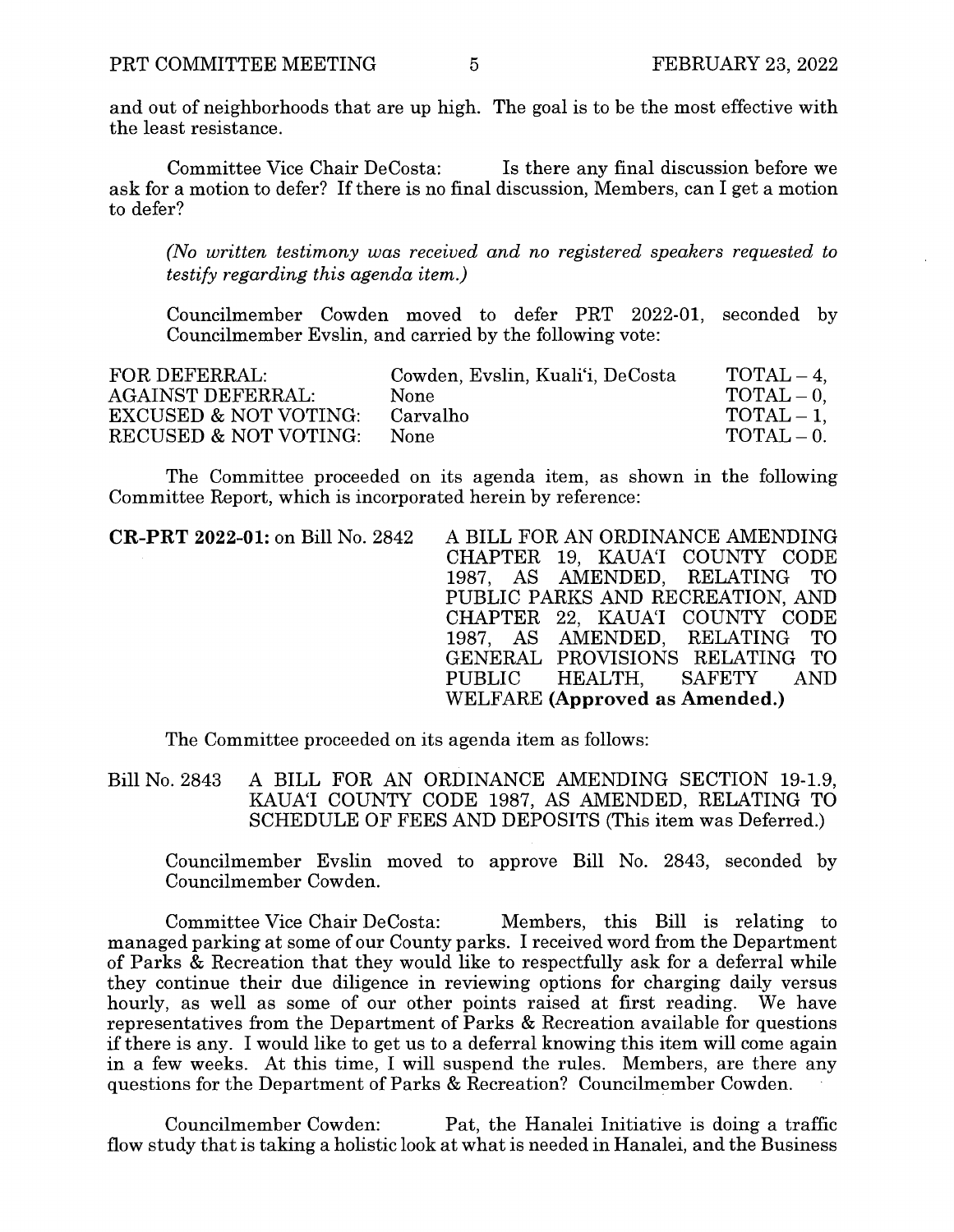Association asked for alignment with that. If I am correct, the Community Association asked as well? I think Po'ipii Beach Park and Lydgate Beach Park have special needs. Can we separate these parks out? If not, can we defer until after the Hanalei Initiative gets their Plan in?

There being no objections, the rules were suspended.

PATRICK T. PORTER, Director of Parks & Recreation *(via remote technology):*  We fully plan to take that into consideration when the time comes to manage parking. We are committed to using the documents they provide, especially from Hanalei Initiative.

Councilmember Cowden: Which means, if we say "yes" to this now, we already committed to that fee, and you adapt it around whatever they say?

Mr. Porter: Yes. This enables us to start the planning process. We do not know what it is going to look like right now. It is too early in the game to know for sure what the operation is going to look like. All that is to come.

Committee Vice Chair DeCosta: Are there any questions? Members, is there any final discussion? Councilmember Cowden.

There being no objections, the meeting was called back to order, and proceeded as follows:

Councilmember Cowden: I will say that whatever we do, I am not willing to assign a fee to anything until we hear from all parties. I am being clear about my position. I have been opposed to all of this from the beginning, so I guess that is no surprise. I am being open. I do not think it is a constructive way to handle the problem. I think it would create more problems than it will solve.

Committee Vice Chair DeCosta: Is there anyone else? Councilmember Evslin.

Councilmember Evslin: Yes. I am obviously in support of the Bill and going in this direction. I think it is an important mechanism for us to address tourism on Kaua'i and to address the problem of overcapacity at beach parks. Certainly, and in any type of policy we make, there is going to be downstream issues, which we need to continue to work on as we go through it. Hopefully we end up deferring today, but ultimate passage of this Bill is not going to result with a fee overnight. This will get the Department of Parks & Recreation going down the road, talking to vendors, and working with the community on the best way to set up this structure. I certainly support eventual passage and I support a deferral today to give the Department of Parks & Recreation the time that they need.

Committee Vice Chair DeCosta: Is there anyone else for final discussion? If not, can I get a motion to defer?